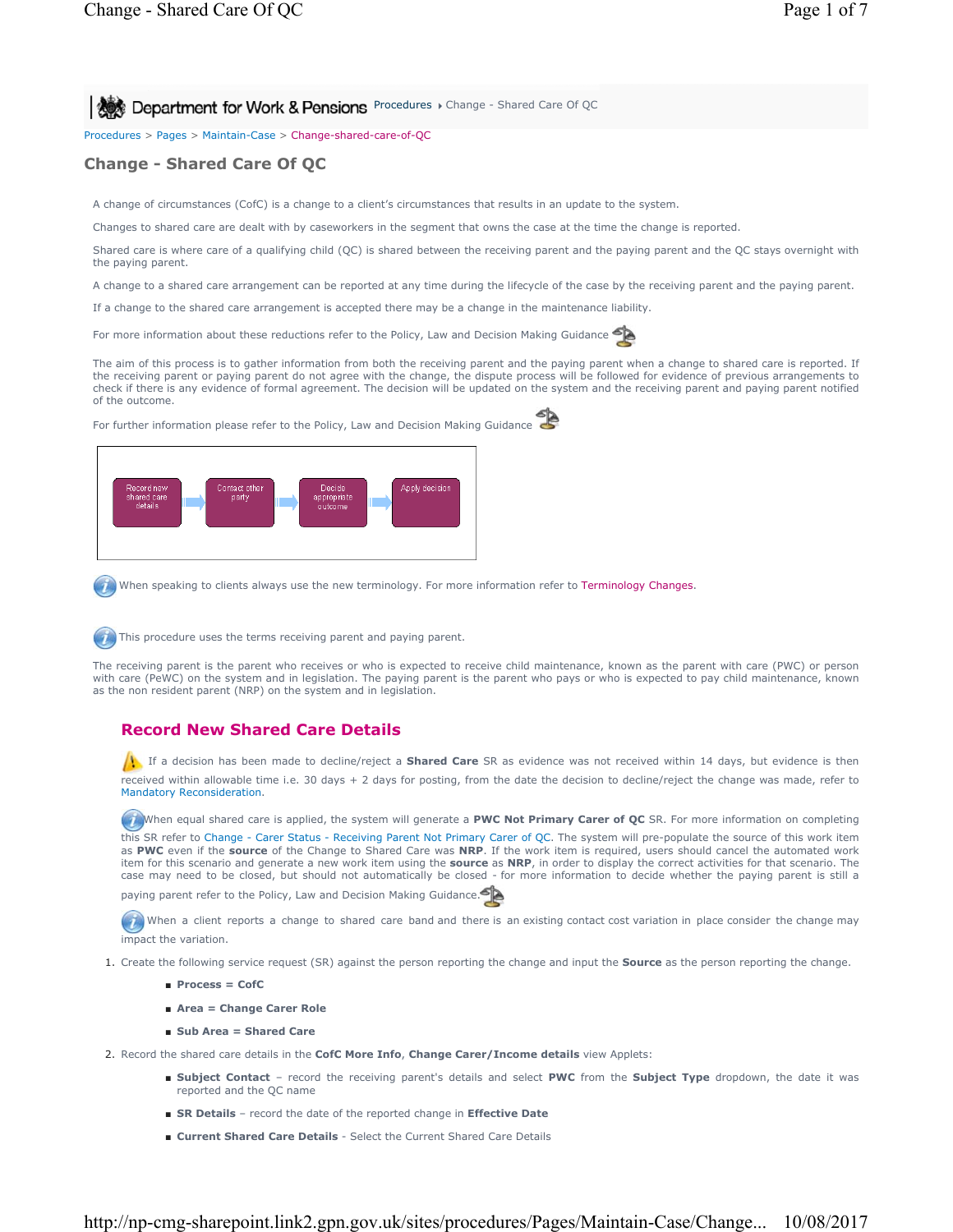- **NRP Shared Care Details** For paying parent reported changes, record the **New Shared Care Details** in this Applet.
- **PWC/PeWC Shared Care Details** For receiving parent reported changes, record the **New Shared Care Details** in this Applet

 Note that where there are multiple QC's in the case, if the change relates to all QC's select **Y** on the **Apply to All QC's** dropdown - this must be done so that the **Current Shared Care Details** is populated. However if the change does not apply to all QCs, if there are different levels of shared care for each chid, raise a separate SR for each child.

For more information on shared care bands, refer to the Policy, Law and Decision Making Guidance.

For more information on shared care effective dates refer to the Policy, Law and Decision Making Guidance.

Ensure all fields are populated to allow case progression e.g. with a Zero or N/A if no value is applicable.

If the shared care arrangement doesn't round to a whole number of nights per week, record the additional nights in **Occasional Nights**. For example, if the paying parent has 160 nights over the year, record 3 nights in **Regular Nights with NRP**, and 4 in **Occasional Nights** (3 nights per week  $3 \times 52 = 156$ . 160-156 = 4 is the remainder to be entered in the occasional nights field).

- 3. Update the SR **Status** to **In Progress**. The system generates a new activity plan at this point.
- 4. Record the following information in the shared care applet:
	- Formal Shared Care Yes/No (i.e. a court order/maintenance order for shared care or some other formal written agreement)
	- Apply change to more than one OC Yes/No

# **Contact other party**

- 5. Call the other party. Explain that a change to shared care has been reported and ask them to verify the details provided by the reporting party.
- 6. Record the response by updating the SR **Notes** with the decision. Update the **Sub Status** of the SR with the relevant outcome:
	- **No response**
	- **Verified/Aligned**
	- **Disputed**

Select Disputed where clients disagree on the shared care band, not the number of nights within a band. This creates further steps in the Activity Plan.

- If provided, record the shared care details confirmed by the other party in the relevant applet in the **CofC More Info**, view. Depending on 7. the outcome of the call:
	- **No response**, go to **step 8**
	- **Verified/Aligned**, go to **step 18**
	- **Disputed**, go to **step 12**

Assumption of shared care should only be considered if no agreement other than the fact that shared care is present between the two parties can be reached. The ability to use the assumption rules should be used as a negotiation tool to encourage the two parties to come to an acceptable arrangement. For more information on the policy rationale refer to Policy, Law and Decision Making Guidance.

- 8. Create a new record in the Gather Record Evidence view and record details of the evidence requested and the due date. Record the following details:
	- **Requested evidence** confirmation of the reported change to existing shared care
	- **Requested date** today's date
	- **Due date** 14 days from today
- **9. Collabol Select Generate Activity** to update the activity, call the other party to advise more information is required then send letter CMSL9508 to ask them to verify the shared care arrangement.
- 10. Update the SR Status to Wait and the Sub Status to Awaiting Evidence and set a Wait period of 14 days for the client to respond. Once evidence is received the **Status** of the SR changes back to **In Progress**. Consider if SMS is appropriate - for more information refer to SMS Text
- 11. If agreement between the clients has been reached, or if there is no response to letter CMSL9508 refer to step 18. If agreement has not been reached see **step 12**.

# **Decide Appropriate Outcome**

12. If the other party disputes the shared care reported, check whether either party has sent in a formal shared care agreement such as a court order/maintenance order or written agreement. If this evidence has been provided refer to **step 18.**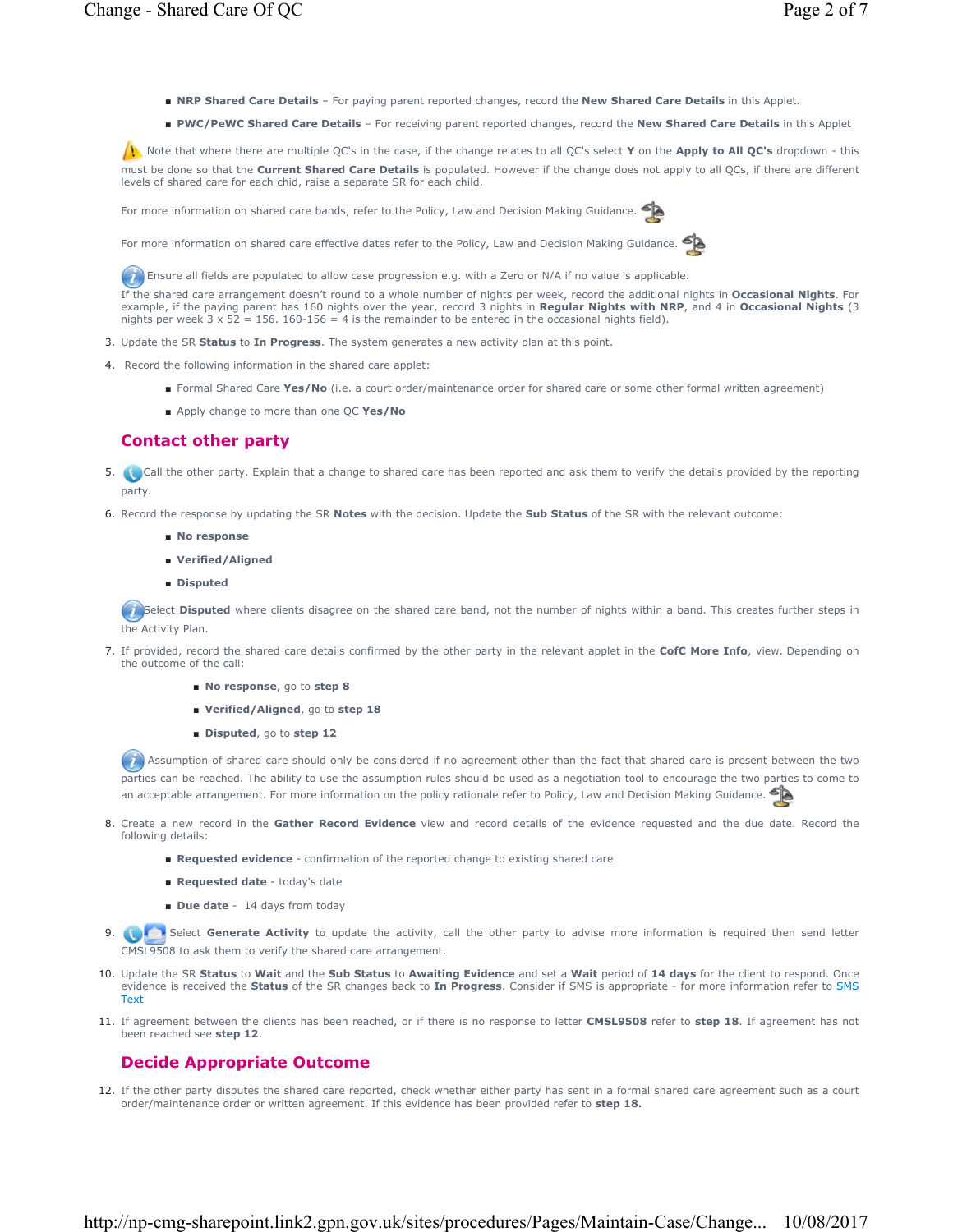If the QC spends at least 52 nights in the care of a local authority (LA), the shared care reduction would be applied to the assessment as normal. If it is appropriate, contact the LA to confirm the number of nights the QC spends in their care. There is no letter template for this, contact them by telephone. Where the LA decline that the QC spends any nights in their care, contact the paying parent/receiving parent to advise them of this outcome by telephone. For more information on LA care refer to the Policy, Law and Decision Making Guidance.

13. Call both clients and explain that they have provided different shared care details. Try to reach an agreement between the clients and explain what evidence will be used if an agreement is not reached, i.e. a court order/maintenance order or previous written agreement. Record the outcome of the calls and any new evidence provided in the Activity Plan and in the SR **Notes**. If the clients have reached agreement refer to **step 18**.

For more information about shared care disputes and evidence refer to the Policy, Law and Decision Making Guidance.

- 14. If the receiving parent cannot be contacted by telephone, issue letter **CMSL9601**. If the paying parent cannot be contacted by telephone, issue letter **CMSL9509**.
- 15. Update the SR with details of what evidence is expected and when it is due. View Gather Record Evidence and create a new entry. Record the following details:
	- **Requested Evidence**  e.g. a court order/maintenance order or some other formal written agreement regarding shared care
	- **Requested Date**  today's date
	- **Due date**  generally 14 days, discretion can be applied

For more information about acceptable evidence refer to the Policy, Law and Decision Making Guidance



- 16. Update the Status to Wait, and Sub Status to Awaiting Evidence, with a Wait period of 14 days. Once evidence is received the Status of the SR changes back to **In Progress**. Consider if SMS is appropriate - for more information refer to SMS Text
- 17. Check the client responses, update the SR Sub Status with the relevant outcome and record the decision in the SR Notes:
	- NRP (or PWC) Formal Agreement
	- Client Aligned
	- NRP (or PWC) Declaration
	- Automated Dispute

(1) Where the clients have provided different amounts of shared care with no agreement and there is insufficient acceptable evidence available, e.g. a court order, then base your decision on all the information available, e.g. client statements received. If the lowest of the two shared care numbers provided is decided upon select **Client Aligned**, ensure the **Notes** are clearly updated with the dispute information and decision reason. For more information about shared care disputes refer to the Policy, Law and Decision Making Guidance

If Automated Dispute is selected the system will then apply a decision based on information already held, e.g. if there was a previous shared care value in place the system will apply this agreement, even if that value is 0 nights.

## **Apply Decision**

- 18. Record the outcome of the calls and any further evidence provided in the activity plan. If other party has not responded to calls or letter **CMSL9508** you may assume the information you have been provided is correct and continue with the change.
- 19. Enter the agreed shared care details in the NRP Shared Care Details field and PWC/PeWC Shared Care Details Field. All boxes in these fields will need to be completed. If the paying parent has more than one child with the same shared care bands, select **Applies To All QC's**  in the **Outcome Applet**. If the QC spends at least 52 nights per year in LA care, enter the number of nights in the **Nights With LA Care**  field. If the QC doesn't spend any nights in LA care, enter a 0 in the **Nights With LA Care** field.
- 20. Record the **Shared Care Outcome** and **Outcome Reason,** update the **Sub Status** with the relevant outcome:
	- PWC Formal Declaration
	- NRP Formal Declaration
	- Dispute Shared Care
	- Automated Dispute
- 21. Update the SR **Notes** with the decision and evidence supplied to support the recorded outcome of the shared care change request.

If the shared care was set by the automated dispute process ensure the SR **Notes** are updated to explain the decision.

- 22. Update the **Sub Status** with the relevant decision, this creates further steps in the Activity Plan:
	- **CofC Accept (PWC)**
	- **CofC Accept (NRP)**
	- **CofC Accept (Dispute)**
	- **CofC Decline**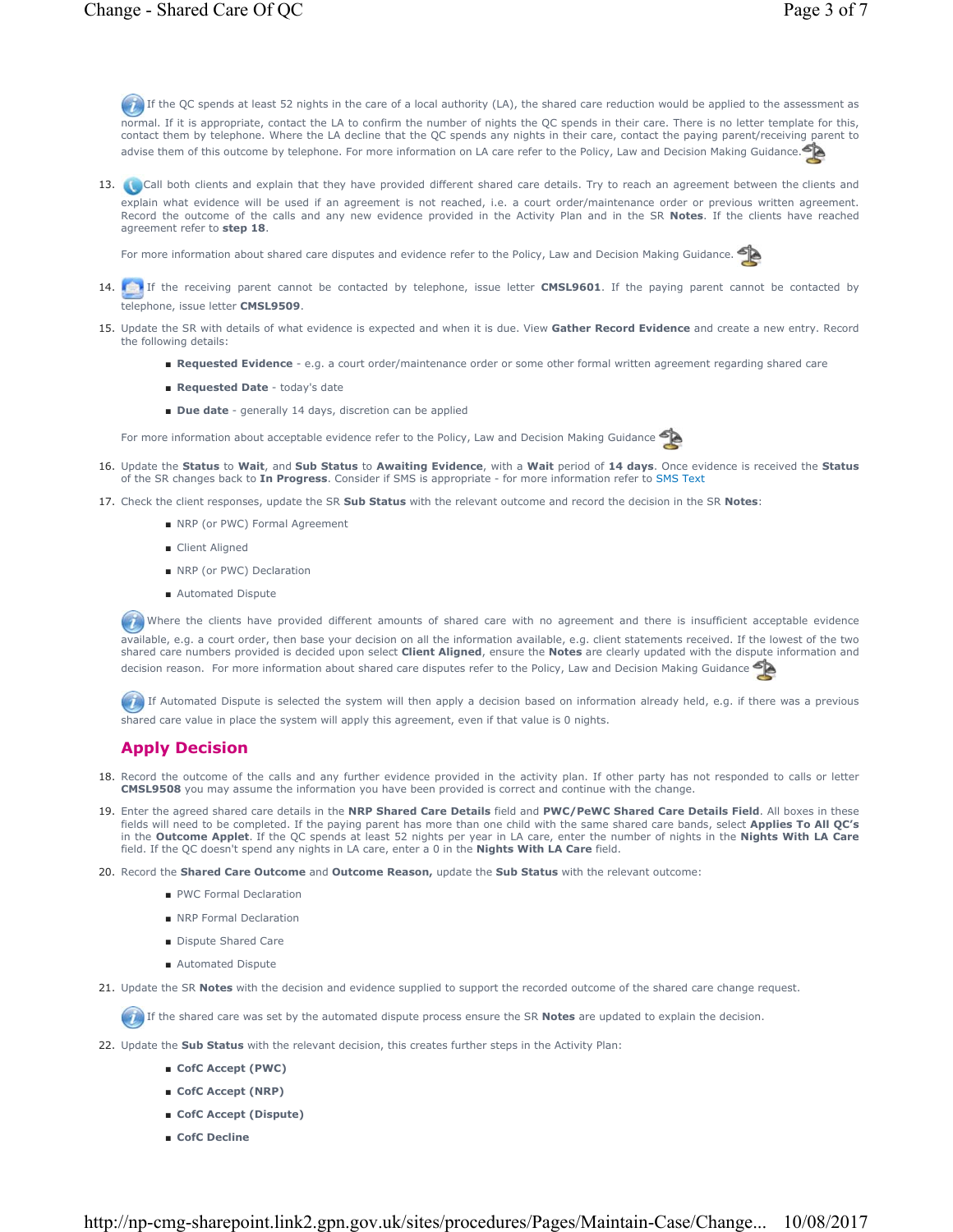### ■ **CofC Accept (LA Care)**

 If the change is the result of the dispute process, select **CofC Accept (Dispute)**. If there is no change from a previous shared care decision, select **CofC Decline**. Where either client's evidence has been used, select the appropriate client and ensure the SR Notes are updated to support the relevant decision.

23. Call the clients to notify them of the outcome. If the shared care has not changed issue letter **CMSL9510** to the paying parent and **CMSL9602** to the receiving parent, individual letters must be sent for each QC. (To issue individual letters for each QC, go to **Contact** tab and change **QC name** via MVG tab relating to the relevant QC you want the letter to include).

Where shared care has changed but the shared care band has not then the liability will not be affected, issue **CMSL9597** to PP and **CMSL9598** to RP.

- 24. Update the **Resolution Code** to the correct option that matches the outcome.
- If shared care has changed, the system will generate a **Perform Calculation** child SR. Navigate to this child SR and send letter **CMSL4093** 25. to the receiving parent and **CMSL4097** to the paying parent. For more information refer to Calculation - Post Initial.
- Complete any child SR for a new assessment, return to the **Shared care** SR and manually close it by updating the **Status** to **Closed** and the 26. **Sub Status** to **Complete**.

CMSL4093 Your child maintenance payments have changed

To receiving parent– maintenance liability calculation after receiving parent change of circs.

Under "What this means for you" select the relevant optional paragraph:

- If multiple change of circumstances were reported and more changes are to follow, select paragraph "If multiple change of circumstances reported by client in one contact and more changes are to follow"
- If multiple change of circumstances were reported and no more changes are to follow, select paragraph "If multiple change of circumstances reported by client in one contact and no more changes are to follow"

To receiving parent– maintenance liability calculation after change of circs.

Under "What this means for you" select the relevant optional paragraph:

- If multiple change of circumstances were reported and more changes are to follow, select paragraph "If multiple change of circumstances reported by client in one contact and more changes are to follow"
- If multiple change of circumstances were reported and no more changes are to follow, select paragraph "If multiple change of circumstances reported by client in one contact and no more changes are to follow"

CMSL4097 Your child maintenance payments have changed

To paying parent– maintenance liability calculation following change of circs (Supersession)

Under "What this means for you" select the relevant optional paragraph:

- If multiple change of circumstances were reported and more changes are to follow, select paragraph **TM\_17060\_E** "Although we were told about more than one change to (PP) circumstances at the same time, this letter shows how the changes listed above affects your child maintenance payments"
- If multiple change of circumstances were reported and no more changes are to follow, select paragraph **TM\_17061\_E** "We were told about more than one change to (PP) circumstances at the same time. We have already written to you to tell you how the other changes affect your child maintenance payments"

## CMSL9508 We need to check some information with you

Inform client (receiving parent or paying parent) that other party (receiving parent or paying parent) has requested change to Shared Care details. Can client confirm the information that has been provided is correct.

Under the heading "We need to check some information with you" record who the child stays with and the number or range of nights per year in the free text box. The free text box can be added by selecting **CTM\_00259\_E** and then **LM\_00064\_E**.

Add one of the following optional paragraphs if they apply to the case:

- If shared care has been reported for more than one QC and the change of circumstances has not yet been completed, use the paragraph 'If client reported shared care change for more than one QC and more changes are to follow'
- If shared care has been reported for more than one QC and the change of circumstances has already been completed, use the paragraph 'If client reported shared care change for more than one QC and no more changes are to follow'

Under the heading "What else you need to know" add one of the following paragraphs as applicable:

• **TM 15299 E** This letter is only about the child named above. We will send you a seperate letter about changes to your shared care arrangements for the other child in this case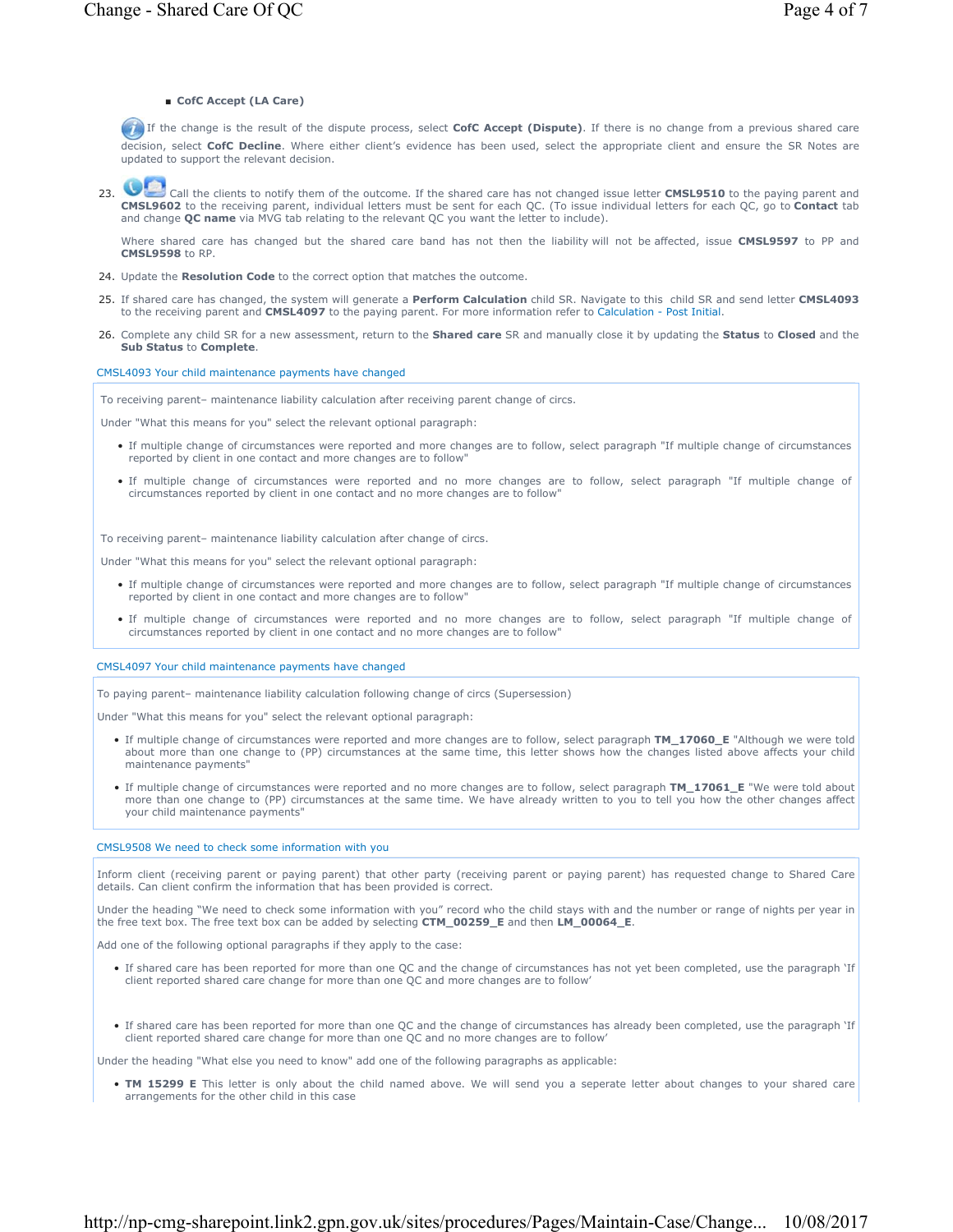• **TM 15300 E** Although your shared care arrangements may have also changed for another child in this case, this letter is only about the child named above. We have already sent a seperate letter about changes to your shared care arrangements for the other child in this case.

Once completed review the letter to ensure the correct information is provided.

#### CMSL9509 We need some more information from you

To paying parents - Inform client that based on the info provided by both parties, there is a disagreement between parties about their shared care arrangement. Client needs to provide further info and evidence that we'll then evaluate. In the meantime the payments will carry on as per their existing arrangement.

Add one of the following optional paragraphs if they apply to the case:

- If shared care has been reported for more than one QC and the change of circumstances has not yet been completed, use paragraph code **TM\_25036\_E** "Use if client has reported a change which affects more than one QC and more changes are to follow"
- If shared care has been reported for more than one QC and the change of circumstances has already been completed, use paragraph code **TM\_25037\_E** "Use if client has reported a change which affects more than one QC, this is the last QC's details that have been updated and no more changes are to follow"

Once completed review the letter to ensure the correct information is provided.

#### CMSL9510 Your child maintenance payments will not change

Confirm with paying parent that requested change to Shared Care has been declined and the liability has not changed.

Under the heading "Your child maintenance payments will not change" select one of the following from the dropdown:

- Where there are more QC's to be included, use paragraph **TM\_01106\_E** "Although your shared care arrangements may also have changed for"
- Where the letter is for the final QC use paragraph **TM\_01107\_E** "Although your shared care arrangements may also have changed for"

Under the sub heading "Unfortunately, we cannot accept that there has been a change to the level of shared care for the child because" select one of the following from the dropdown:

- If there is no court order in place, use paragraph **TM\_01096\_E** "No court order in place"
- If there is no evidence of an existing shared care, use paragraph **TM\_01097\_E** "No evidence of an existing shared care"
- If the PWC does not agree, use paragraph **TM\_01098\_E** "PWC does not agree"
- If there is no formal independent evidence, use paragraph **TM\_01099\_E** "No formal independent evidence"
- If the evidence provided is not acceptable, use paragraph **TM\_01100\_E** "Evidence you provided is not acceptable"

Under the sub heading "If you think we might have the wrong information" select one of the following from the dropdown:

- If the reported change affects more than one QC select "If reported a change which affects more than one QC
- If the client reported a change that affects more than one QC select "If client has reported a change which affects more than one QC"
- If the reported change was only for one QC select "If only one QC"

CMSL9597 Your child maintenance payments will not change

Confirm with paying parent that receiving parent's requested change in Shared Care has been verified and processed but liability will not change because they are still in the same shared care band.

• Under the heading "Your child maintenance payments will not change", record the number of shared care nights in the Notes field.

Add one of the following optional paragraphs if they apply to the case:

- TM 30159 E If shared care has been reported for more than one QC and the change of circumstances has not yet been completed, use the paragraph 'If change affects more than one QC and more changes are to follow'
- TM 30160 E If shared care has been reported for more than one QC and the change of circumstances has already been completed, use the paragraph 'If change affects more than one QC but this letter is for the last QC and no more changes are to follow'

Once completed review the letter to ensure the correct information is provided.

### CMSL9598 Your child maintenance payments will not change

Confirm with receiving parent that receiving parent's requested change in shared care has been verified and processed but liability will not change because they are still in the same shared care band.

• Under the heading "Your child maintenance payments will not change", record the number of shared care nights in the notes field.

Add one of the following optional paragraphs if they apply to the case:

• If shared care has been reported for more than one QC and the change of circumstances has not yet been completed, use paragraph code **TM\_15205\_E** "If change affects more than one QC and more changes are to follow"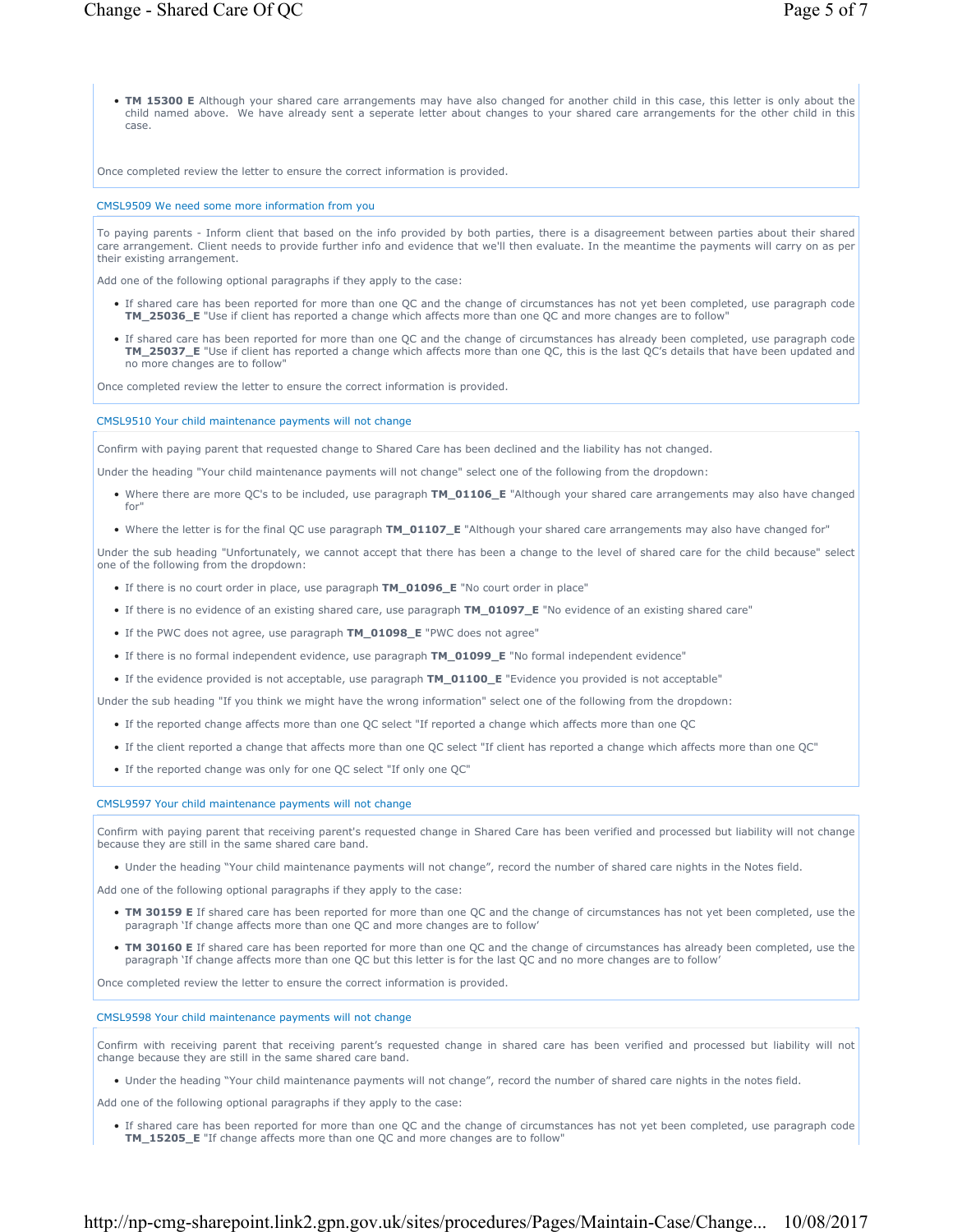• If shared care has been reported for more than one QC and the change of circumstances has already been completed, use paragraph code **TM\_15206\_E** "If change affects more than one QC but this letter is for the last QC and no more changes are to follow"

Once completed review the letter to ensure the correct information is provided.

CMSL9599 Your child maintenance payments will not change

Confirm with receiving parent that paying parent's requested change in Shared Care has been verified and processed but their liability will not change because they are still in the same shared care band.

Under the heading "Your child maintenance payments will not change" select one of the following from the dropdown:

- Shared Care Band A
- Shared Care Band B
- Shared Care Band C
- Shared Care Band Equal

Under ths sub heading "What you need to do" select one of the following from the dropdown:

- If the payments made are by calculation and collection select "If calculation and collection"
- If the payments made are by maintenance direct select "If maintenance direct"

Under the sub heading "What else you need to know" select one of the following from the dropdown:

- If the reported change affects more than one QC with more changes to follow select "If change affects more than one QC with more changes to follow
- If the changes affects more than one QC with no changes to follow select "If changes affects more than one QC with no changes to follow"
- If this dropdown is not applicable select "Not applicable"

#### CMSL9601 We need some more information from you

Request further info from receiving parent in the result of a dispute between clients about shared care.

Add one of the following optional paragraphs if they apply to the case:

- If shared care has been reported for more than one QC and the change of circumstances has not yet been completed, use the paragraph 'Use if client has reported a change which affects more than one QC and more changes are to follow'
- If shared care has been reported for more than one QC and the change of circumstances has already been completed, use the paragraph 'Use if client has reported a change which affects more than one QC, this is the last QC's details that have been updated and no more changes are to follow'

Once completed review the letter to ensure the correct information is provided.

CMSL9602 Your child maintenance payments will not change

Confirm with receiving parent that requested change to Shared Care has been declined and the liability has not changed.

Under the heading "Your child maintenance payments will not change" select one of the following from the dropdown:

- If there is no court order in place select "No court order in place"
- If there is no evidence of an existing shared care select "No evidence of an existing shared care"
- If the receiving parent does not agree select "NRP does not agree"
- If there is no independent evidence select "No independent evidence"
- If the evidence provided is not acceptable select "Evidence you provided is not acceptable"

Under the heading "What this means for you" select one of the following from the dropdown:

- If the payments made are by calculation and collection select "If calculation and collection"
- If the payments made are by maintenance direct select "If maintenance direct"

Under the sub heading "I understand that this is not the result you were hoping for" select one of the following from the dropdown:

- If the reported change affects more than one QC with more changes to follow select "If change affects more than one QC with more changes to follow
- If the changes affects more than one QC with no changes to follow select "If changes affects more than one QC with no changes to follow"